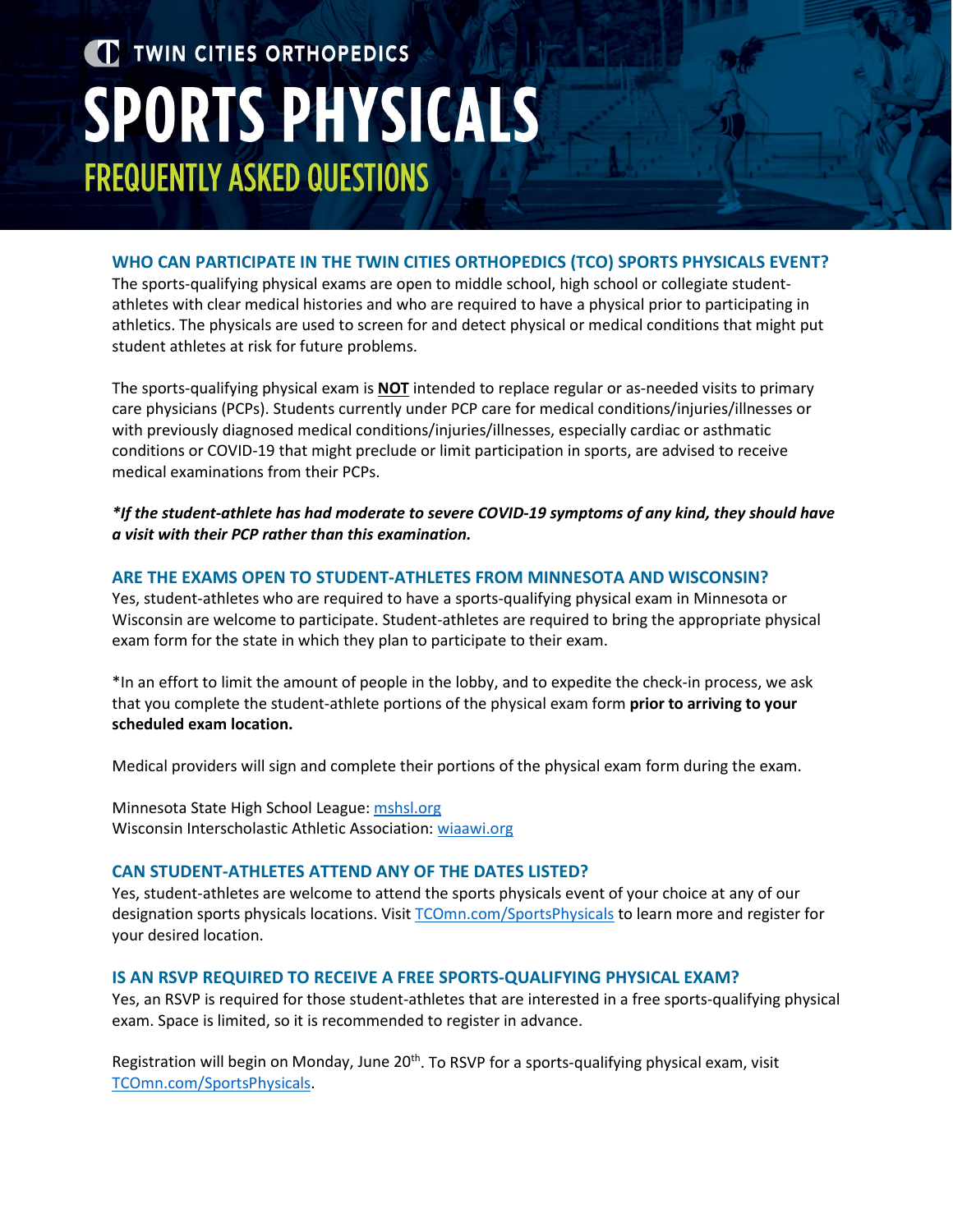# TWIN CITIES ORTHOPEDICS **SPORTS PHYSICALS FREQUENTLY ASKED QUESTIONS**

## **HOW LONG WILL THE EXAM TAKE?**

The sports-qualifying physical exams typically take approximately 30 – 45 minutes. Our staff members will do their best to move through the exam process as quickly as possible but will take the time needed to ensure that each student-athletes needs are met.

## **WILL I BE CHARGED FOR THE EXAM?**

No, the TCO sports-qualifying physical exams offered during these events are free of charge. Health insurance is not necessary and will not be asked for upon registration or check-in.

#### **DO STUDENT-ATHLETES NEED TO BE ACCOMPANIED BY A PARENT OR GUARDIAN?**

Parents or guardians are required to attend the sports-qualifying physical exam with student-athletes under the age of 18 to help the examining provider better understand a student-athlete's medical history, if needed, as well as discuss any future medical concerns the provider might identify during the exam.

#### **WHAT SHOULD BE BROUGHT TO THE EXAM?**

#### • **Sports-Qualifying Physical Exam Clearance Form**

Each student-athlete receiving a sports-qualifying physical exam must provide a "Sports Qualifying Physical Examination Clearance Form" prior to the exam. The form must be signed and dated by a parent or legal guardian if the student-athlete is under the age of 18. Please complete the health history portion of the form prior to arriving for the exam. Forms can be obtained from the student-athlete's school or online at:

**Minnesota:** 2022-2023 MSHSL Sports [Qualifying Physical Exam Medical Eligibility](https://tcomn.com/wp-content/uploads/2022/06/MSHSL_2022-2023_Sports-Qualifying-Physical-Exam-Form.pdf) Form **Wisconsin:** [2022-2023 WIAA Student-Athlete Physical Card ENGLISH](https://tcomn.com/wp-content/uploads/2022/06/WIAA_2022-2023_Pre-Participation-Exam-Form.pdf) 

\*Collegiate student-athletes are responsible for providing the appropriate sports-qualifying physical exam form from their college or university. We will not have these forms on hand.

If your school is using the PRIVIT system, print the health history page and bring it to the exam for the provider to sign.

## • **Immunization Records**

Immunization records are not required for the exam but providing them is encouraged as additional health history is helpful for the provider to review.

#### **WHAT SHOULD BE DONE WITH THE COMPLETED CLEARANCE FORM?**

It is the responsibility of the individual student-athlete/parent/guardian to return the completed form to the school. TCO will keep a copy of all forms on file in case a form is misplaced; however, TCO is not responsible for submitting completed forms to the schools.